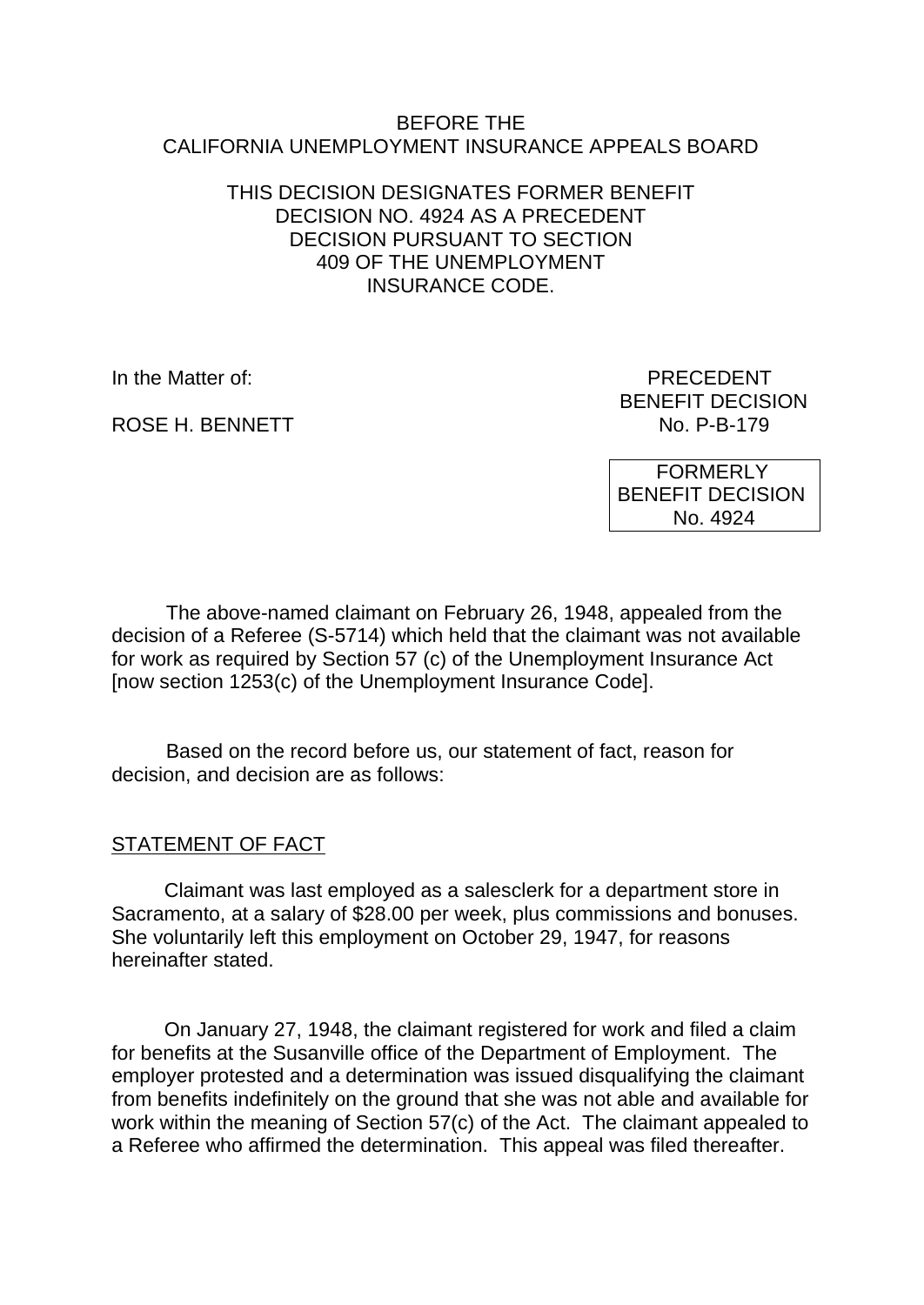#### P-B-179

The claimant's husband became unemployed in August, 1947, when he suffered a heart attack. His doctor advised that he move to a higher altitude but he did not actually do so until November 8, 1947, after he and the claimant were evicted from their living quarters in Sacramento. It was this pending move which caused the claimant voluntarily to terminate her employment in Sacramento.

The claimant's permanent home had been in Susanville all of her life until the war. She and her husband left there at that time when he became employed in war work in the Sacramento area. The claimant has had previous sales experience over a period of more than twenty years, most of it in Susanville. She operated her own grocery store there for several years, and also worked as a dry goods salesclerk and as a corsetiere.

Following her return to Susanville, the claimant applied for work at several retail establishments, five of which were mentioned by name at the hearing before the Referee. At one of these establishments, she had a promise of work upon completion of a move to new quarters. Subsequent to the hearing such employment materialized.

Although the town of Susanville is not large, it serves as a trading area for a population of approximately 7,500 which resides within a radius of seven or eight miles of the town. Numerous work opportunities in the retail trade field exist in the area on a year-round basis. The 1947 Christmas season was unusual in that the usual number of extra help were not employed. There was a temporary reduction in the number of retail establishments due to a fire.

#### REASON FOR DECISION

In many prior decisions, this Appeals Board has held that when a claimant leaves a metropolitan area where work opportunities are plentiful and moves to a small town or a rural community where such opportunities are non-existent or are extremely limited, the claimant has in effect removed himself from the labor market and made himself unavailable for work within the meaning of Section 57(c) of the Act [now section 1253(c) of the Unemployment Insurance Code]. However, when the move to a smaller community leaves the claimant in a labor market where there is a reasonable potential demand for his services, such move cannot be said to have taken the claimant out of the labor market. In our opinion, such is the case here. The claimant's move was to an area where there were many retail establishments. Her experience and qualifications, plus the fact that she had worked in this area for many years, a few years previous to the time involved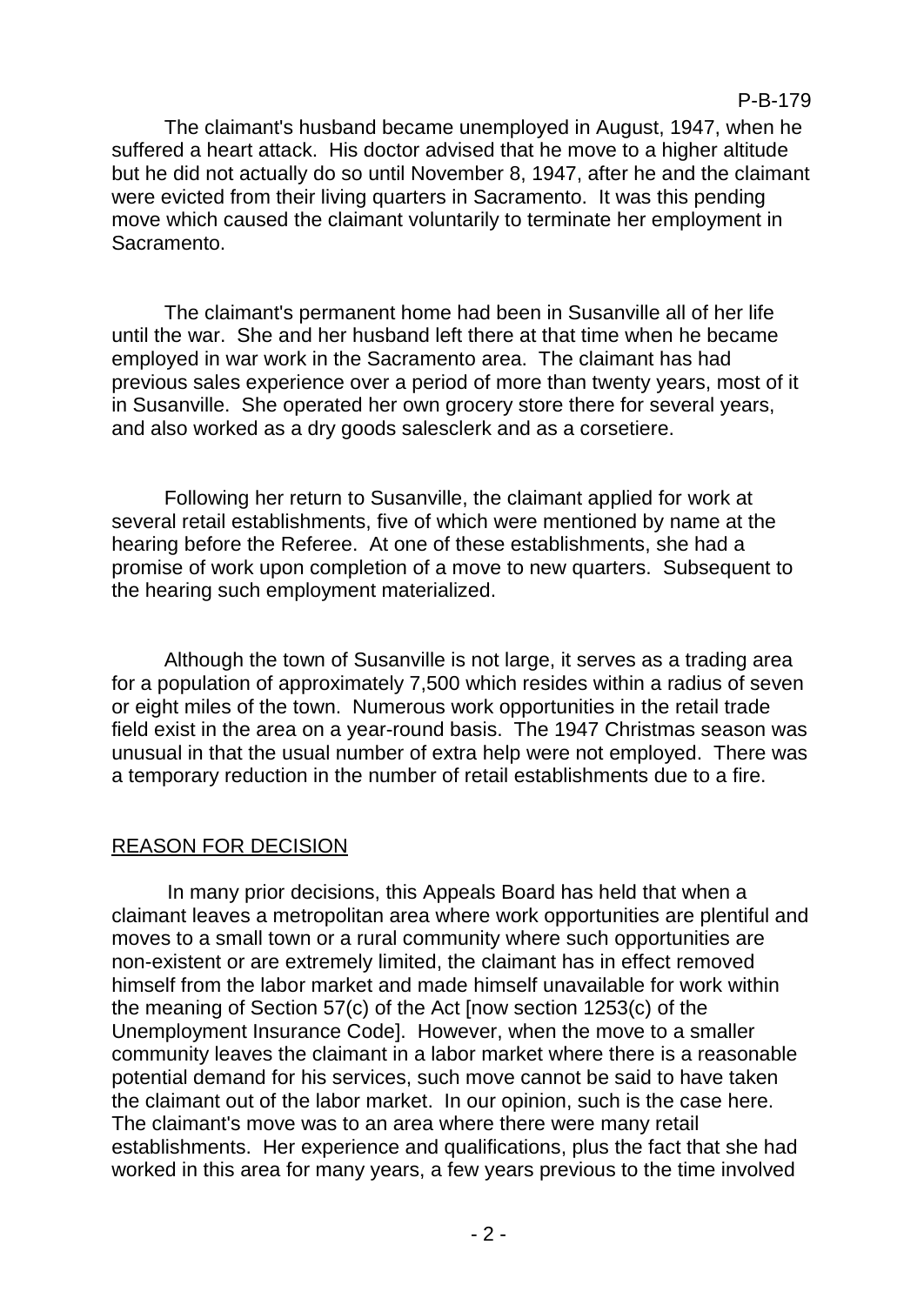in the appeal, indicate clearly that she remained in a labor market and was available for work within the meaning of Section 57(c) of the Act.

#### **DECISION**

The decision of the Referee is reversed. Benefits are allowed provided the claimant is otherwise eligible.

Sacramento, California, January 6, 1976

# CALIFORNIA UNEMPLOYMENT INSURANCE APPEALS BOARD

DON BLEWETT, Chairperson

MARILYN H. GRACE

CARL A. BRITSCHGI

RICHARD H. MARRIOTT

DISSENTING - Written Opinion Attached

HARRY K. GRAFE